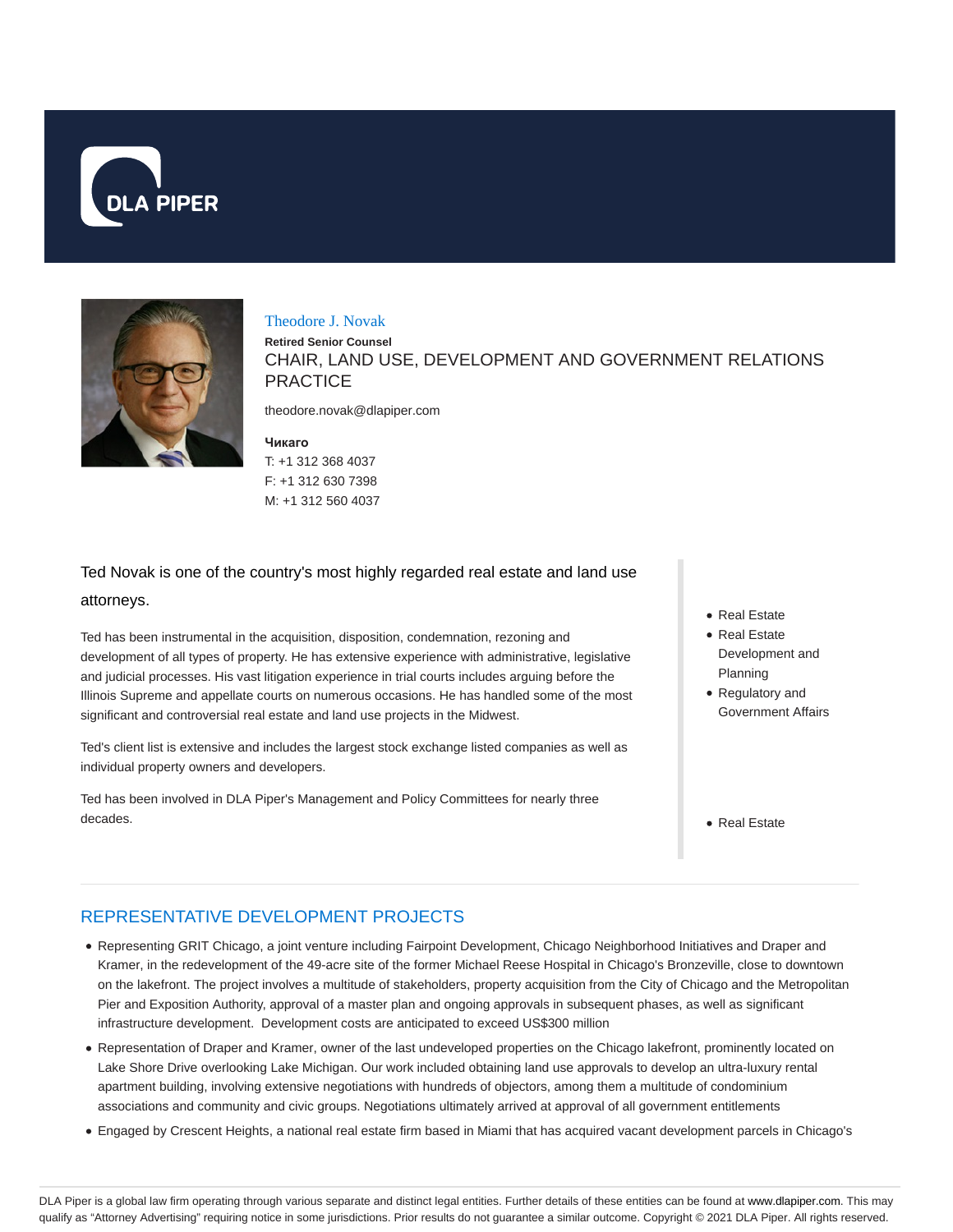Central Station redevelopment project area. We are involved in ongoing zoning and land use matters with the City of Chicago. The project includes a pair of residential towers designed by Rafael Vinoly, approximately 829' and 900' tall, along the southern border of Grant Park. Construction of the first tower has commenced

- Involved in approval of entitlements for development of a full city block adjacent to Chicago's Holy Name Cathedral as a mixed-use development of more than 1.5 million square feet, featuring 869 residential units as well as retail, office, spa, parking and Cathedralrelated assembly uses, set in a base building with two towers of 1,011 and 654 feet. The former will be Chicago's sixth-largest building. The project, adjacent to a major transit stop, takes advantage of transit-oriented development rules to increase floor areas and reduce onsite parking
- Representation of 601W Companies in its ongoing efforts to redevelop the blighted 2.5 million square foot Old Main Post Office in Chicago. Among the unique features of the site is that both an eight-lane federal expressway and a regional passenger rail line, including passenger platforms, run through the building. After circumventing an eminent domain action, we are involved in ongoing zoning, building code, property tax incentive, historic tax credit and historic rehabilitation matters involving the City of Chicago, Amtrak, the National Park Service, the Illinois Historic Preservation Agency and other regulatory authorities as the project moves through a three-phase renovation. Most recently, we obtained the largest Class L tax incentive in the history of the State of Illinois in connection with the redevelopment
- Representation of Morton Salt, owner of an industrial facility in Chicago's North Brand Industrial Corridor, in repositioning the property for disposition and redevelopment, including creative solutions for preserving brand recognition rights and drafting and negotiating a sale agreement, leases and related documents for redevelopment and partial leaseback of the property
- Representation of the owner of the Willis Tower (formerly the Sears Tower) in obtaining land use approvals and redevelopment of the multi-level retail and entertainment base, with demolition and building additions both above and below grade. We negotiated a creative strategy that allowed the client to avoid the significant costs it would have incurred under a change in Chicago's zoning ordinance which was announced during the project design phase
- Advised the University of Chicago on zoning and land use matters relating to the Obama Presidential Library bid
- Involved in ongoing zoning and land use matters aiming to implement the Centennial Plan strategic framework to redevelop Chicago's Navy Pier, the most popular tourist destination in the Midwestern US
- Obtained land use approvals and entitlements to proceed with construction of a new British School on land adjacent to the Roosevelt Collection mixed-use lifestyle center in Chicago's South Loop. Our work included drafting a complex amendment to the planned development scheme and overcoming significant community opposition
- Representation of Sandz Development in the adaptive re-use and redevelopment of the former Lincoln Park Hospital in Chicago. Ted led the development team in obtaining zoning approvals from the City of Chicago. The project met with significant, highly organized opposition, including opposition from a newly elected alderman who, upon taking office, introduced ordinances to revoke zoning approvals and impose a liquor moratorium on the property. We successfully obtained deferral of these adverse actions, guided the client's building permit strategy to vest zoning rights, resolved issues with the new alderman and negotiated a settlement of the lawsuit challenging the project's zoning approvals
- Representation of a prominent developer in obtaining all zoning and land use approvals for a major condominium-hotel on the Chicago River that is the among the tallest high-rises in Chicago. The 2.4 million square foot development includes office, condominium, retail and significant open space and public plaza components. In addition, DLA Piper represented the developer in all attendant real estate matters

### КВАЛИФИКАЦИЯ

# Допуск к юридической практике

• Illinois

### Рейтинги

Chambers USA

2021 - Star Individual, Illinois Real Estate: Zoning/Land Use 2014-20 - Star Individual, Illinois Real Estate: Zoning/Land Use 2011-13 - Band 1, Illinois Real Estate: Zoning/Land Use